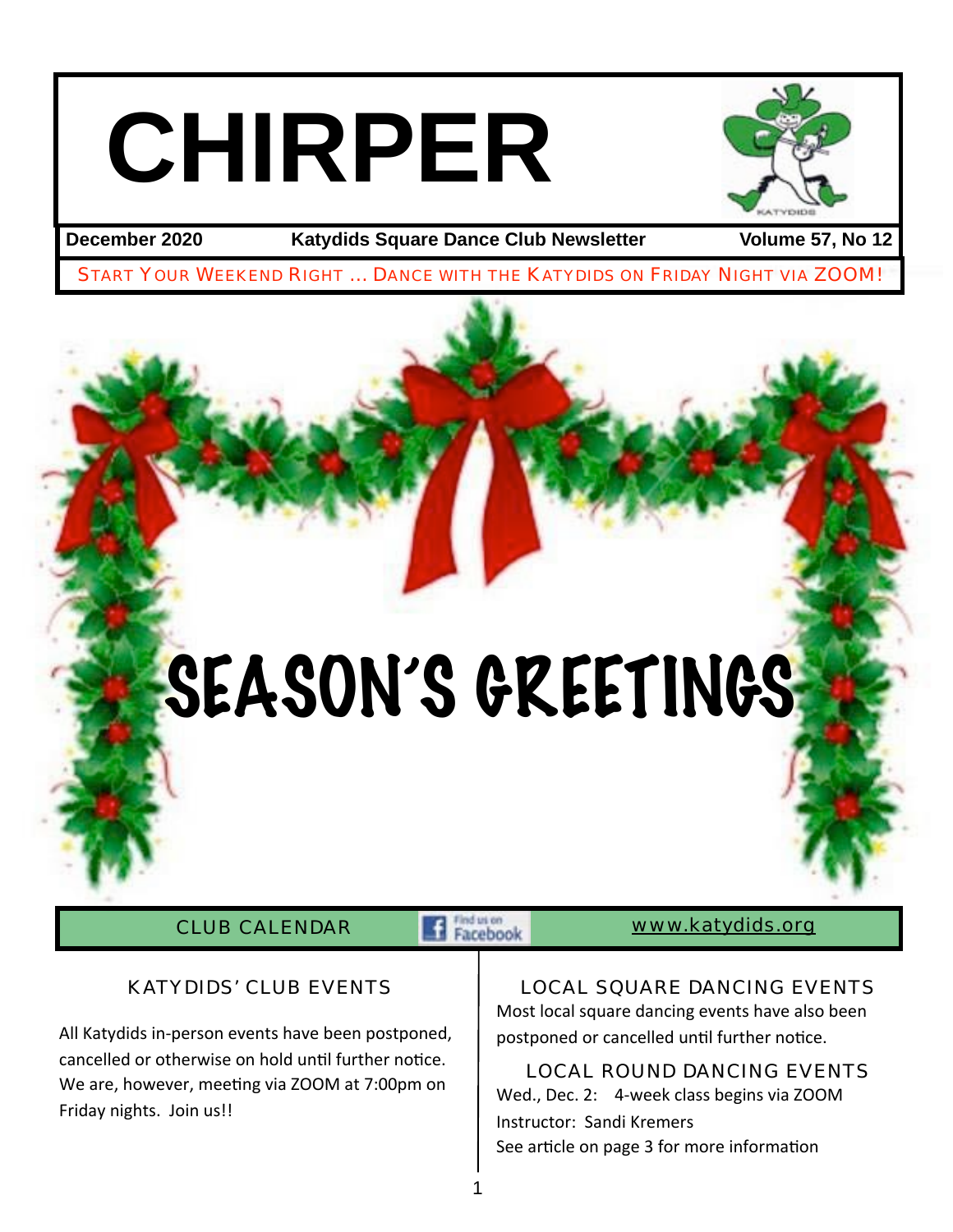#### PRESIDENT'S CORNER

Greetings Katydids and Friends!

The holiday season is upon us! It snuck up while we were all trying our best to socially distance ourselves. I don't know



how things will play out at your house but I expect at our house it will be uncommonly quiet. No big gatherings, no big family meals, no out-of-town visitors no and probably not even small family gatherings. Quiet indeed!

We have had some very interesting conversations during our Friday evening ZOOM meetings. One night **Jim** told us some stories from his days at sea in the Gulf of Tonkin on the USS Constellation. Another evening we reminisced about the price of haircuts in days gone by as well as the price of cars. Also discovered that **Armand** was stationed while in the Army in Germany at the same time Ann Mayers was there and actually heard Armand when he was on the radio And, last week some of the attendees were remembering very old TVs, Oh! And we pondered the difference between Valencia and Navel oranges. Runs the gamut as you can see. Be sure to join us some Friday night. Never know where the discussion topics will take us!!

By the way, are you remembering to continue to collect tabs from all cans for Art who is collecting them to deliver to the Shriners Hospital in Sacramento? The value of the tabs will be applied toward wheelchairs for children who cannot afford one. Once the Shelter-in-Place order is lifted I expect he will be receiving a lot of them. The more the better!!

Speaking of charitable giving, the Katydids Club will be donating to the United Church of Christ Campbell's food pantry again this year. If you are interested in donating food or money, please get your donation to me by Saturday, Dec. 19th. (408-499-9182 • 4862 Morden Dr., San Jose 95130) Thank you in advance for your participation in helping those in our community who are particularly in need.

Be well and stay safe and healthy . . . *please*!! We will need everyone of you on the dance floor as soon as we are allowed!

#### **Stephanie**

## HAPPY BIRTHDAY!

**Janna Standridge...........Dec. 09**

**Chirper**<br> **PRESIDENT'S CORNER**<br>
Greetings Katydids and Friends!<br>
The holiday season is upon us! It snuck<br>
up while we were all We isolate now<br>So when we Sather again<br>So when we Sather again



. . . . . . . . . . . . . . . . .

**Parker & Sue Willey .......Dec. 10**

#### Gingerbread Men Christmas 2020

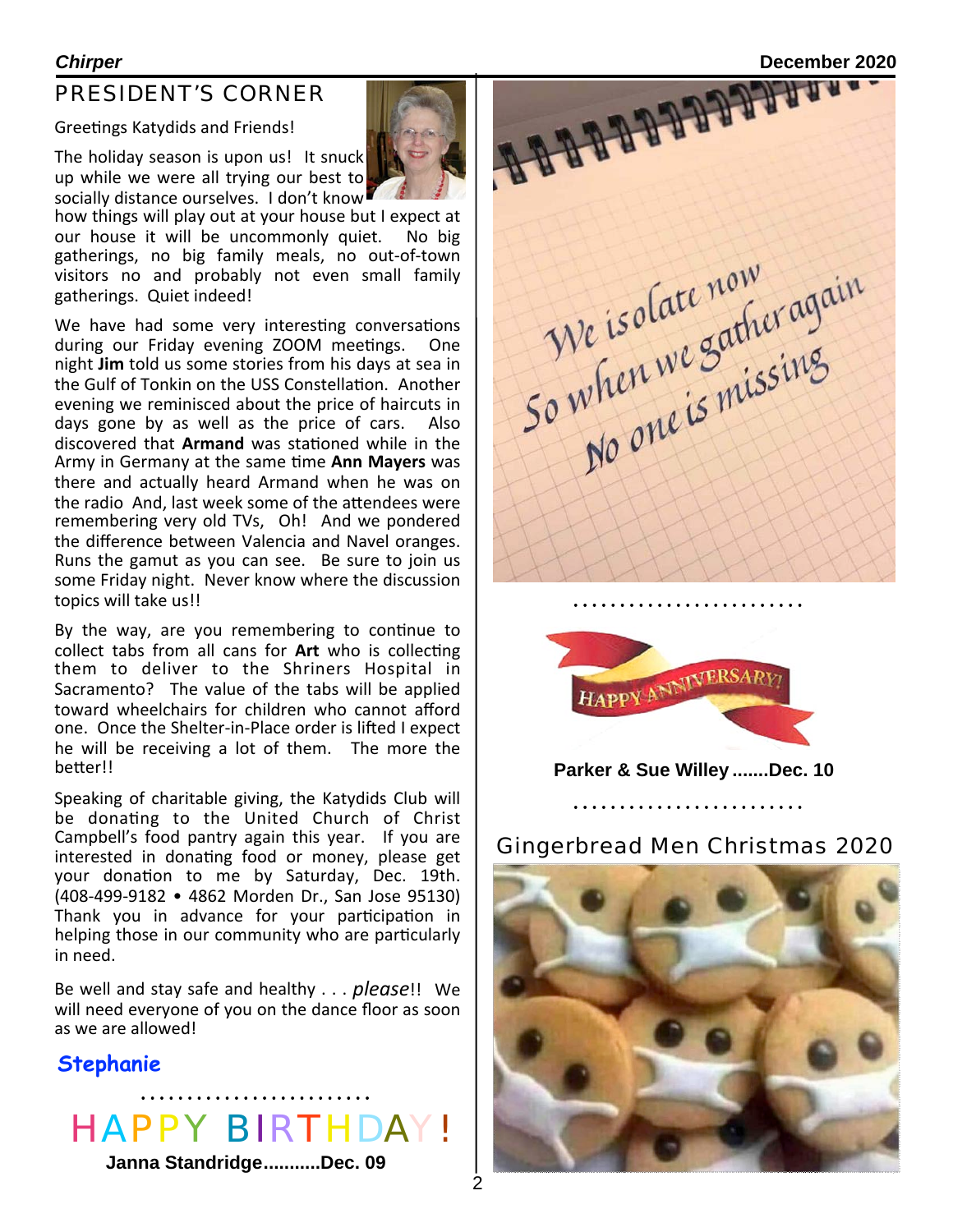CAN YOU FIND WOODSTOCK? Thank you, **Tillie,** for forwarding the information below from **Cole Barber.**

#### FREE ROUND DANCE CLASSES BEGINNING LEVEL PHASE 1 & 2 TWO STEP

**Class Instructor:** Sandi Kremers

Class Dates: Wednesdays, Dec. 2<sup>nd</sup>, 9<sup>th</sup> 16<sup>th</sup> and 23<sup>rd</sup> **Time**: 4:00 pm to 5:00pm (PACIFIC TIME) LEARN WHAT YOU NEED TO KNOW TO START ROUND **DANCING** 

FIGURES, CUES, ROOM ALIGNMENTS, DANCE **FRAMES, RHYTHMS and PHASE LEVELS** 

This 4-week class will be offered virtually on Zoom.

Email: sandradee312@gmail.com if you are interested and to receive the zoom link.



### Zooming on Friday, 11 November



Wish you were here!